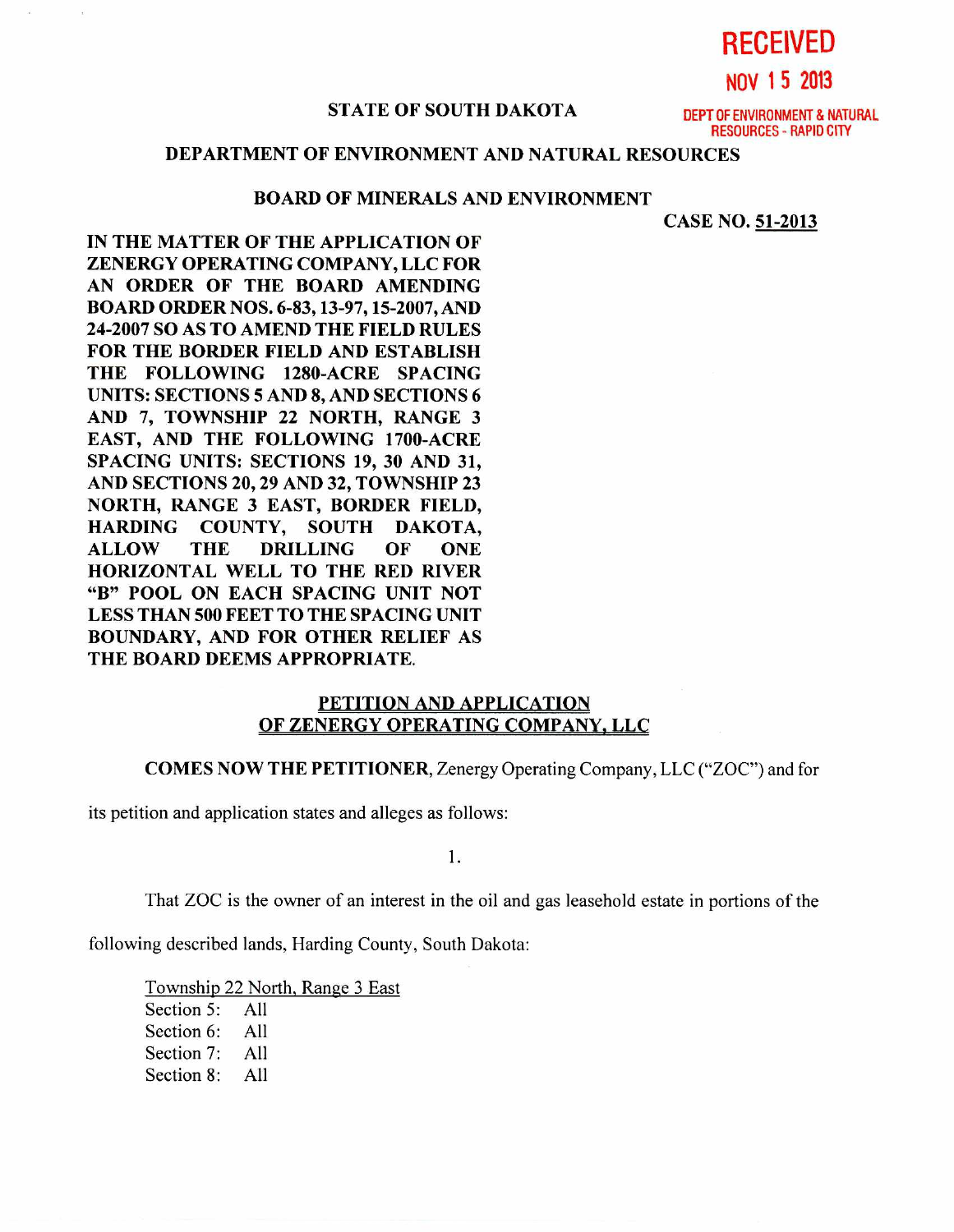Township 23 North, Range 3 East Section 19: All Section 20: All Section 29: All Section 30: All Section 31: All Section 32: All

(the "Subject Lands")

2.

By Board Order Nos. 15-07 and 24-07, the Border Field is comprised of the following

described lands, Harding County, South Dakota:

Township 22 North, Range 2 East Section 1: All Section 2: All Section 11: All Section 12: All Township 22 North, Range 3 East Section 5: All Section 6: All Section 7: All Section 8: All Township 23 North, Range 2 East Section 21: All Section 22: All Section 23: All Section 24: All Section 25: All Section 26: All Section 27: All Section 35: All Section 36: All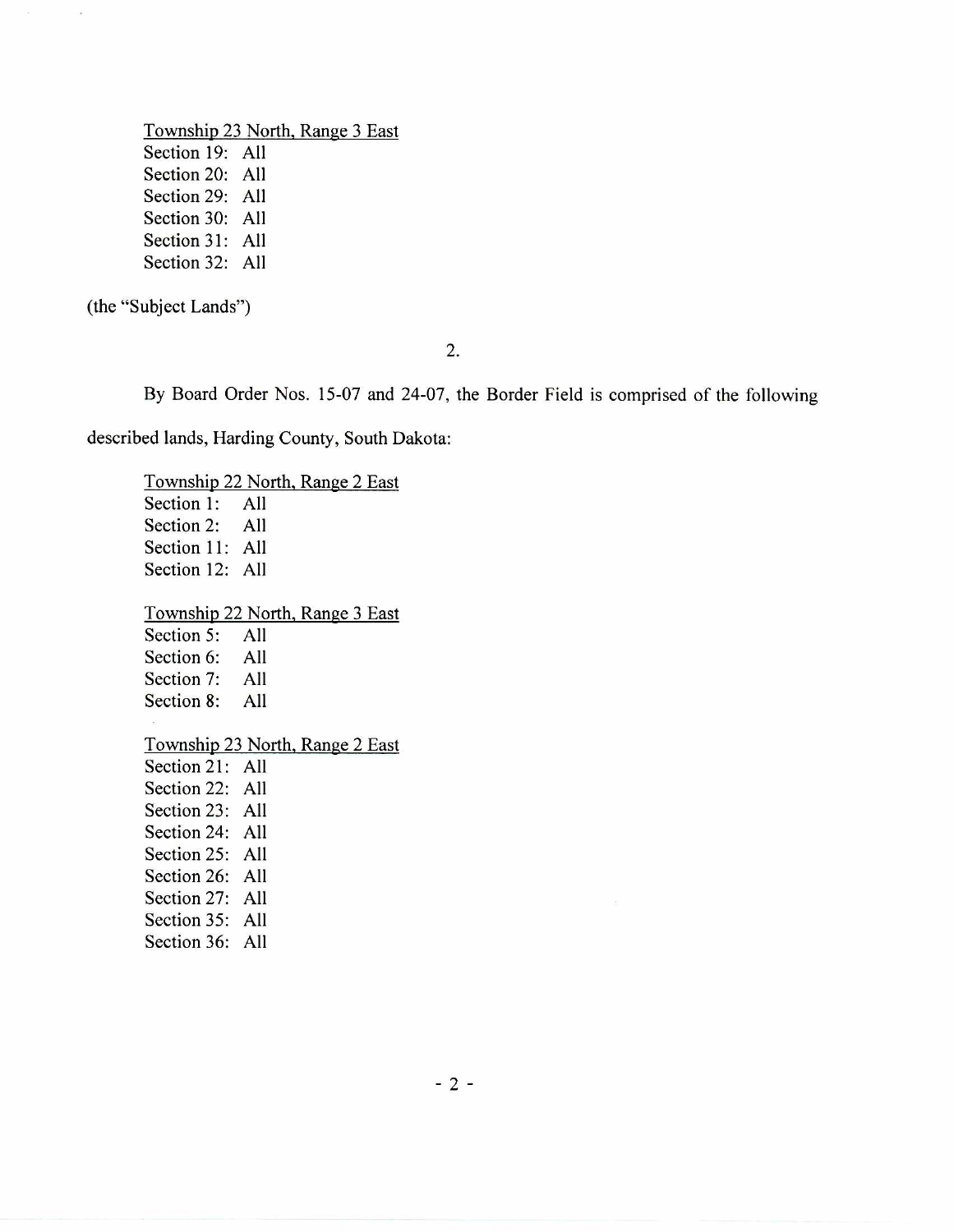Township 23 North, Range 3 East Section 30: All Section 31: All Section 32: All

3.

That the E/2 of Section 5 and the E/2 of Section 8, Township 22 North, Range 3 East, were established as 320-acre spacing units in the Table Mountain Field established under Board Order Nos. 6-83 and 13-97.

4.

That Sections 5 and 6, and Sections 7 and 8, Township 22 North, Range 3 East, and Sections 31 and 32, Township 23 North, Range 3 East, were established as 1280-acre spacing units in the Borderline Field under Board Order No. 15-07.

5.

That Section 30, Township 23 North, Range 3 East, is currently spaced as part of a 1280-acre spacing unit comprised of Section 25, Township 23 North, Range 2 East, and Section 30, Township 23 North, Range 3 East, in the Borderline Field pursuant to Board Order No. 15-07.

6.

That the name of the Borderline Field was changed to Border Field under Board Order No. 24-07.

7.

That Sections 19, 20 and 29, Township 23 North, Range 3 East, are currently not located in a field.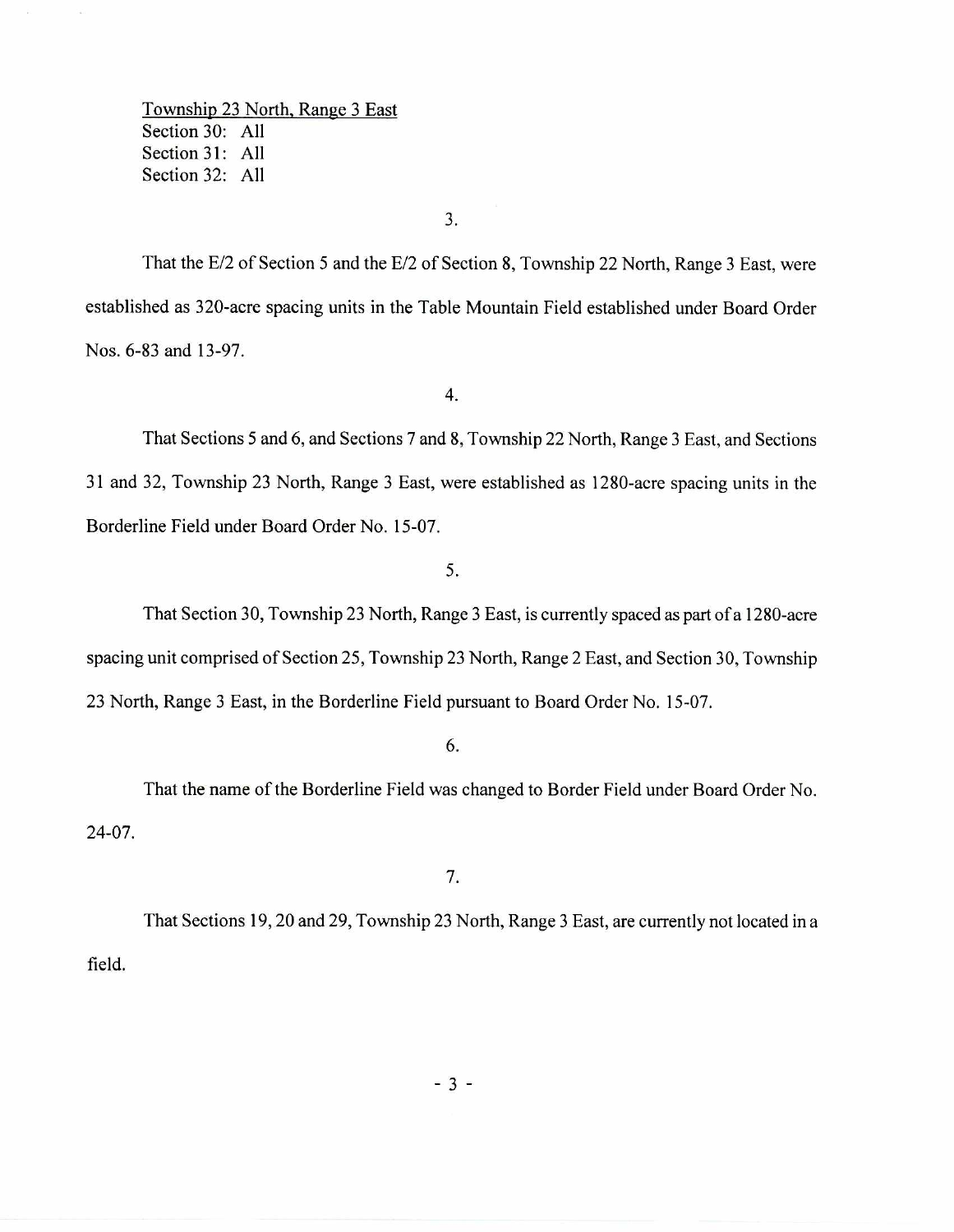That the White MDU 1 well, located in the SE/4NW/4 of Section 7, Township 22 North, Range 3 East, was plugged and abandoned, the Gas Development 1 Government Lelivelt well, located in the SW/4SE/4 of Section 7, Township 22 North, Range 3 East, was plugged and abandoned, the Consolidated Oil 8-22-3-2 Federal well, located in the NW/4NE/4 of Section 8, Township 22 North, Range 3 East, was plugged and abandoned, and the Helmerich and Payne 1-31 Federal well, located in the NE/4NE/4 of Section 31, Township 23 North, Range 3 East, was plugged and abandoned.

9.

That ZOC desires to utilize the horizontal drilling technique to test and further develop the "B" zone of the Red River Formation, in and under the Subject Lands.

## 10.

That in utilizing the horizontal drilling technique, it is reasonably necessary to have a certain amount of flexibility with respect to well locations that the current orders and rules of the Board fail to provide.

## 11.

That it is the opinion of ZOC that use of the horizontal drilling technique to test and further develop the "B" zone of the Red River Formation will increase the ultimate recovery of the reservoir in a manner which will prevent waste, protect correlative rights and prevent the drilling of unnecessary wells.

12.

That ZOC requests an order of the Board amending Board Order Nos. 6-83, 13-97, 15-07,

 $-4-$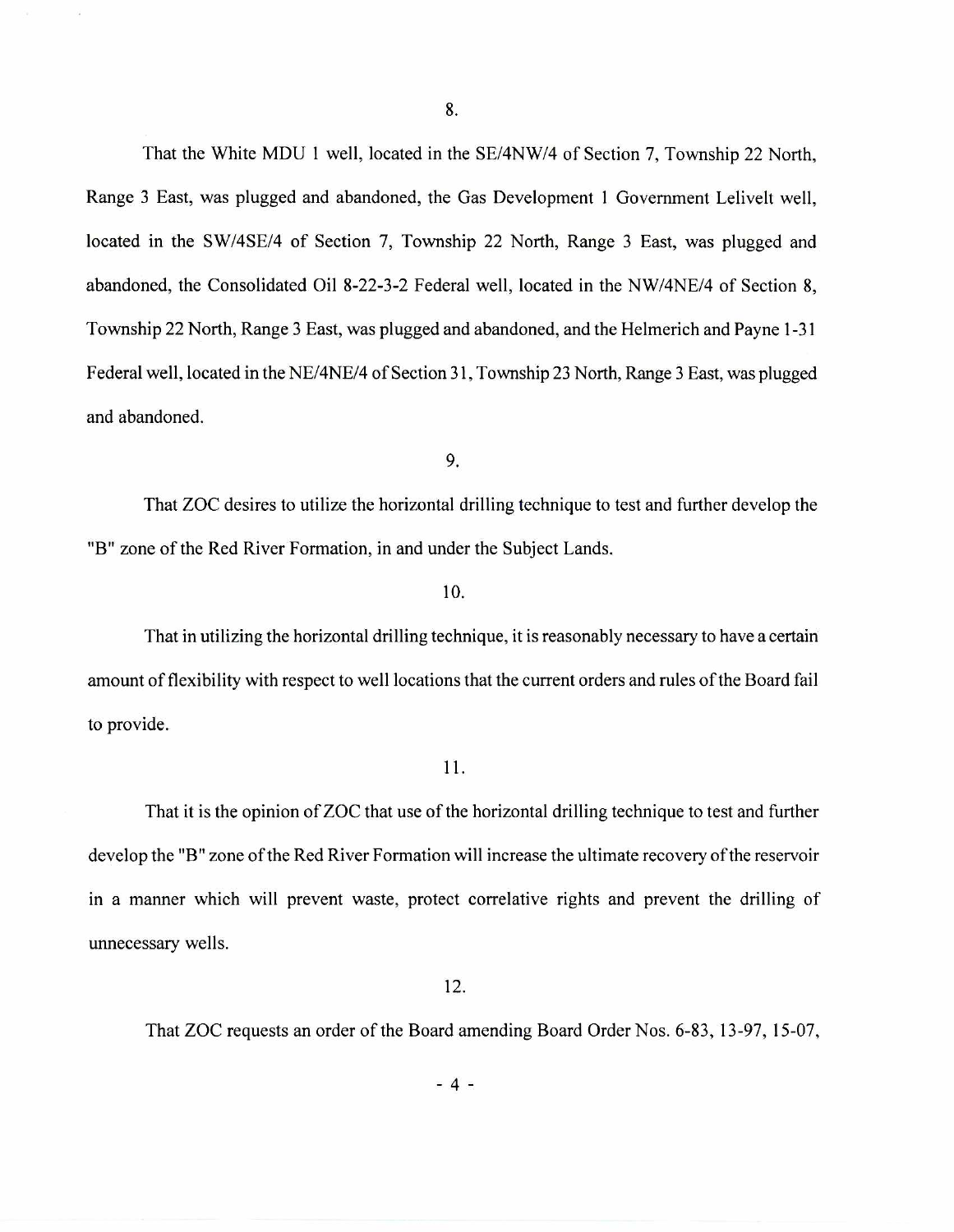and 24-07 so as to amend the field rules for the Border Field And establish the following 1280-acre spacing units: Sections 5 and 8, and Sections 6 and 7, Township 22 North, Range 3 East, and the following 1700-acre spacing units: Sections 19, 30 and 31, and Sections 20, 29 and 32, Township 23 North, Range 3 East, Border Field, Harding County, South Dakota, allow the drilling of one horizontal well to the Red River "B" Pool on each spacing unit not less than 500 feet to the spacing unit boundary, and for other relief as the Board deems appropriate.

#### 13.

That the legal authority and jurisdiction under which a hearing would be held and the particular statutes and rules involved are SDCL Ch. 1-26, SDCL Ch. 45-9 and ARSD Ch. 74:09:01 and ARSD Ch. 74:12:02.

**WHEREFORE,** ZOC respectfully requests that this matter be set for hearing and that thereafter the Board of Minerals and Environment grant the following:

- a. That Board Order Nos. 6-83, 13-97, 15-07, and 24-07 and any applicable orders or rules of the Board be amended so as to establish Sections 5 and 8, and Sections 6 and 7, Township 22 North, Range 3 East, as 1280-acre spacing units, and Sections 19, 30 and 31, and Sections 20, 29 and 32, Township 23 North, Range 3 East, as 1700-acre spacing units in the Border Field, Harding County, South Dakota, and allow the drilling of one horizontal well not less than 500 feet to the spacing unit boundary for each spacing unit;
- b. That the boundaries of the Border Field be expanded to encompass Sections 19, 20, and 29, Township 23 North, Range 3 East.
- c. That the Board authorize the issuance of drilling permits for the horizontal wells

- 5 -